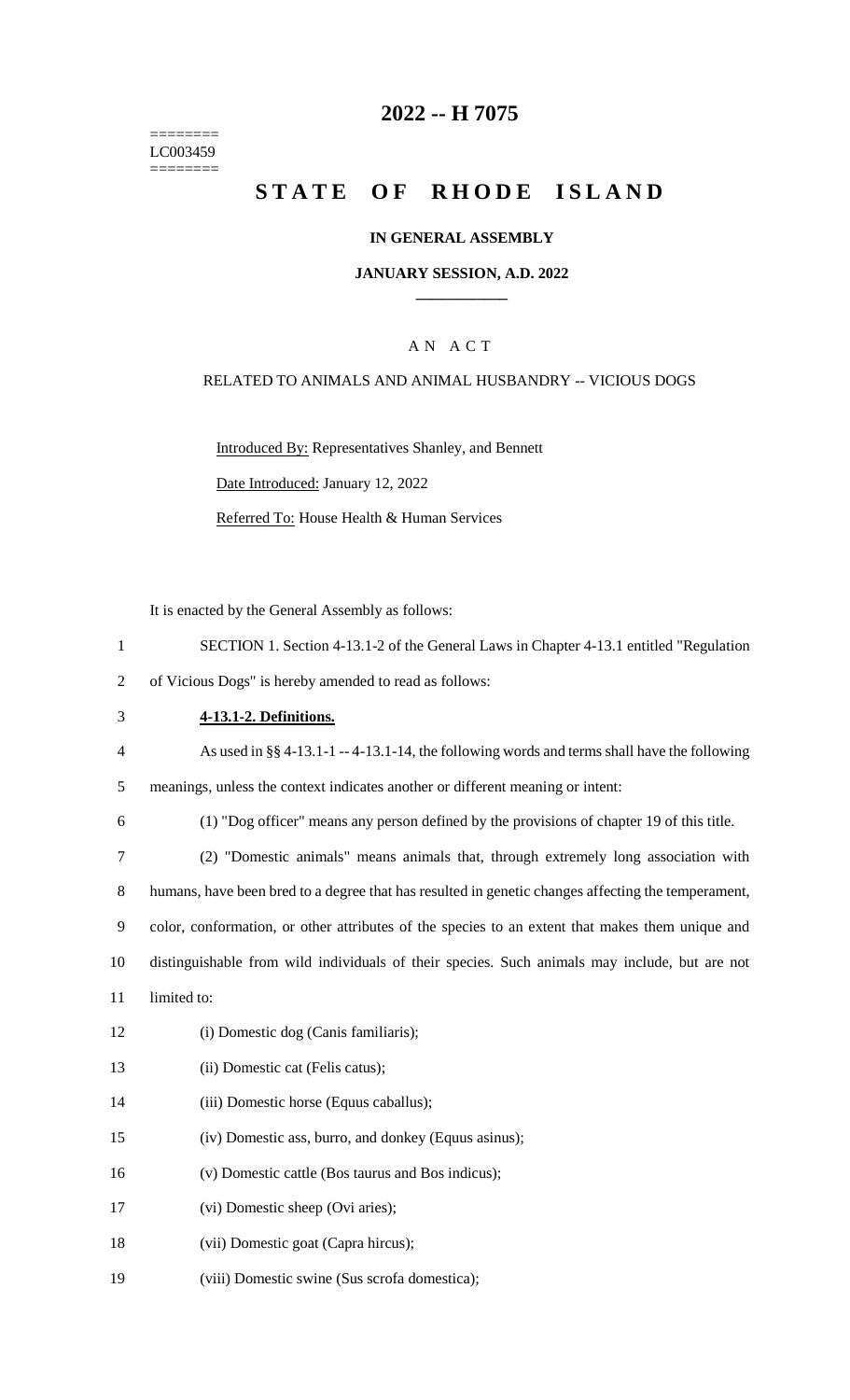(ix) Llama (lama alama); (x) Alpaca (lama pacos); (xi) Camels (Camelus bactrianus and Camel dromedarius); (xii) Domestic races of European rabbit (Oryctolagus cuniculus); (xiii) Domestic races of chickens (Callus gallus); (xiv) Domestic races of duck and geese (Anatidae) morphologically distinguishable from wild birds; (xv) Domestic races of guinea fowl (Numida meleagris); (xvi) Domestic races of peafowl (Pavo scristatus). (3) "Enclosed area" means an area surrounded by a fence that will prevent the dog from leaving the owner's property. (4) "Enclosure" means a fence or structure of at least six feet (6') in height, forming or causing an enclosure suitable to prevent the entry of young children, and suitable to confine a vicious dog in conjunction with other measures that may be taken by the owner or keeper, such as tethering of the vicious dog. The enclosure shall be securely enclosed and locked and designed with secure sides, top, and bottom and shall be designed to prevent the animal from escaping from the enclosure. (5) "Guardian" shall mean a person(s) having the same rights and responsibilities of an owner and both terms shall be used interchangeably. A guardian shall also mean a person who possesses; has title to or an interest in, harbors; or has control, custody, or possession of an animal and who is responsible for an animal's safety and well-being. (6) "Impounded" means taken into the custody of the public pound in the city or town where the vicious dog is found. (7) "Leash" means a rope, cable, nylon strap, or other means attached to the dog that will provide the owner with control of the dog. (8) "Muzzle" means a device that shall not cause injury to the dog or interfere with its vision or respiration but shall prevent the dog from biting a person or animal. (9) "Person" means a natural person or any legal entity, including but not limited to, a corporation, firm, partnership, or trust. (10) "Serious injury" means any physical injury consisting of a broken bone(s) or permanently disfiguring lacerations requiring stitches, multiple stitches or sutures, or cosmetic surgery. (11) "Tie-out" means a cable, rope, light-weight chain, or other means attached to the dog that will prevent the dog from leaving the owner's property.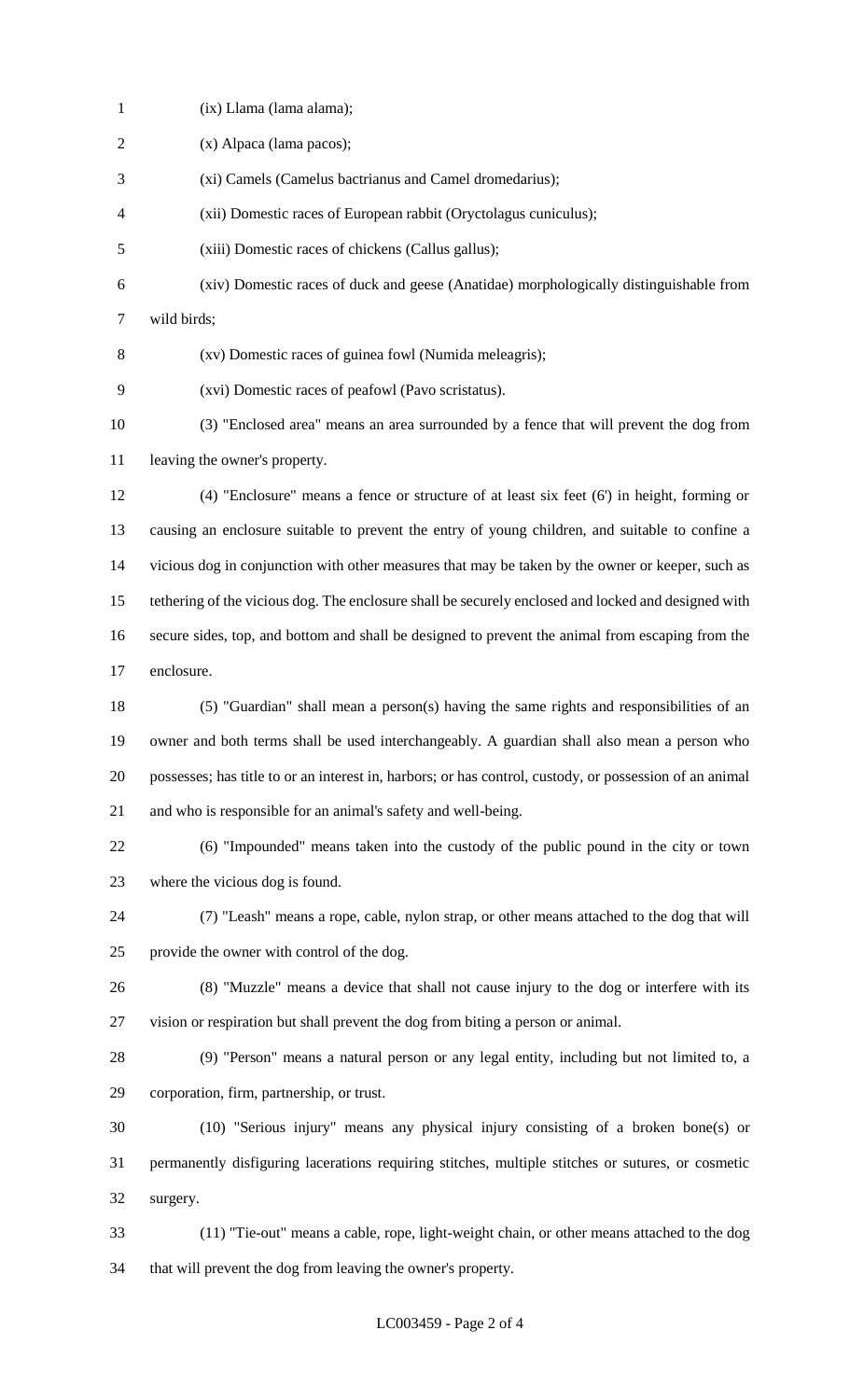(12) "Vicious dog" means:

 (i) Any dog that, when unprovoked, in a vicious or terrorizing manner, approaches any person in apparent attitude of attack upon the streets, sidewalks, or any public grounds or places; (ii) Any dog with a known propensity, tendency, or disposition to physically attack unprovoked, to cause injury, or to otherwise endanger the safety of human beings or domestic animals; (iii) Any dog that bites, inflicts injury, assaults, or otherwise attacks a human being or domestic animal without provocation on public or private property; or (iv) Any dog owned or harbored primarily or in part for the purpose of dog fighting or any dog trained for dog fighting that is deemed vicious after it has been properly assessed by the Rhode Island Society for the Prevention of Cruelty to Animals (RISPCA) pursuant to the provisions of § 4-13.1-5(d). Notwithstanding the definition of a vicious dog in subsection (12), no dog may be declared vicious in accordance with § 4-13.1-11 if an injury or damage is sustained by a person who, at the time that injury or damage was sustained, was committing a trespass or other tort upon premises occupied by the owner or keeper of the dog; or was teasing, tormenting, provoking, abusing, or assaulting the dog; or was committing, or attempting to commit, a crime; or until the society for the prevention of cruelty to animals has an opportunity to assess the dog pursuant to the provisions of § 4-13.1-5(d). (v) No dog may be declared vicious if an injury or damage was sustained by a domestic animal which, at the time that injury or damage was sustained, was teasing, tormenting, provoking, abusing, or assaulting the dog. No dog may be declared vicious if the dog was protecting or defending a human being within the immediate vicinity of the dog from an unjustified attack or assault.

SECTION 2. This act shall take effect upon passage.

======== LC003459 ========